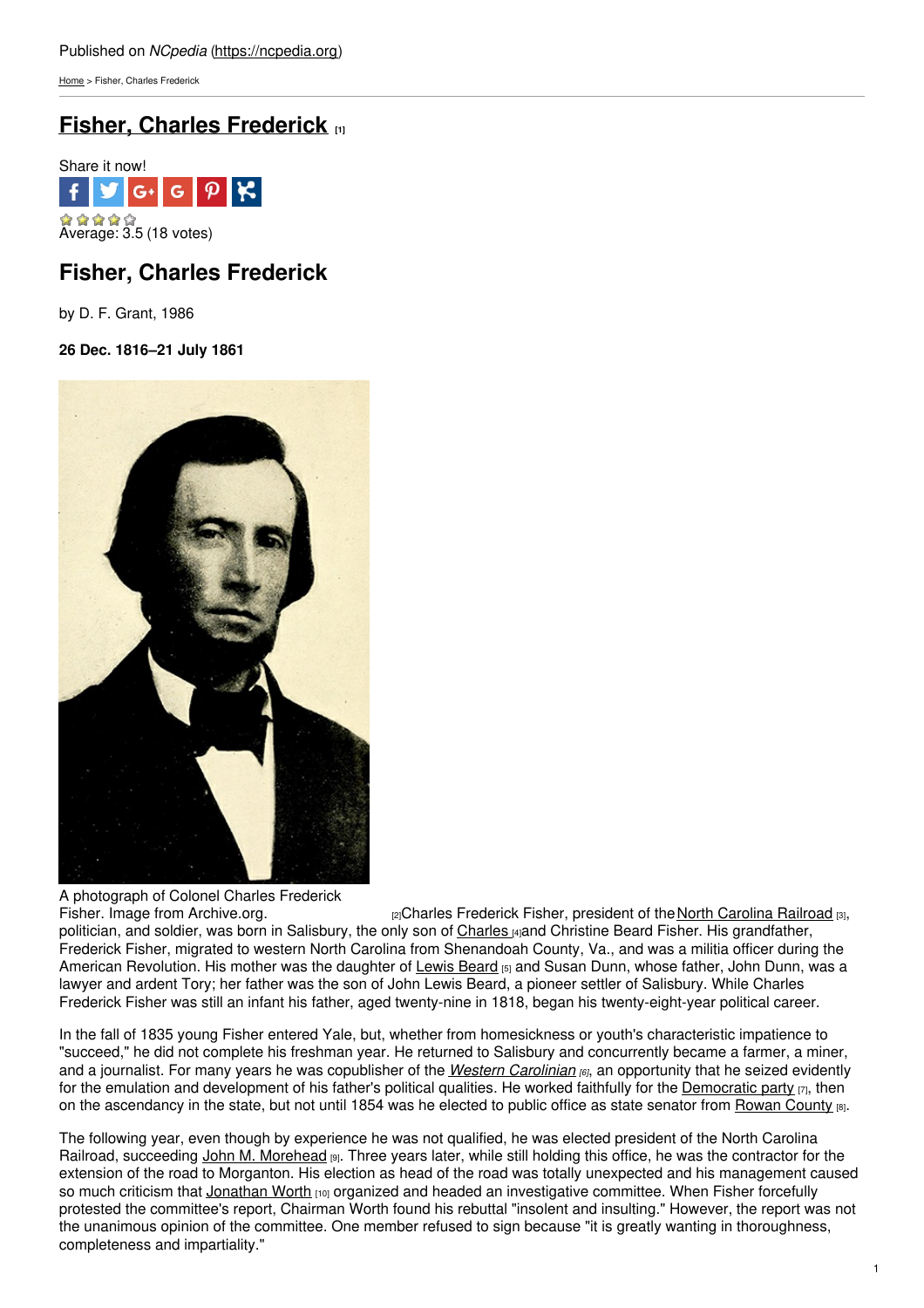Though Jonathan Worth personally continued to attack Fisher in the press and in public speeches, in July 1859 Fisher was again elected president of the railroad by an all but unanimous vote, including that of the largest [Whig](https://ncpedia.org/whig-party) [11] stockholders. This election was Fisher's vindication and the controversy aroused by Worth subsided. It was during this period that Fisher and S. L. [Fremont](https://ncpedia.org/biography/fremont-n%C3%A9e-fish-sewall) [12], chief engineer and superintendent of the Wilmington and Weldon road in Eastern North Carolina, became close friends.



Col. Charles F. Fisher's hat, worn at the Battle of Manassas. Image from the North Carolina

[13] When hostilities began between North and South, Fisher immediately volunteered for Confederate service. Elected colonel of the sixth North Carolina Regiment, he was killed in the Battle of First Manassas while serving under General Thomas Lanier [Clingman](https://ncpedia.org/biography/clingman-thomas-lanier) [14]. The following month S. L. Fremont, then a colonel in the North Carolina state militia, assumed command of coastal defenses and planned the fortification at Federal Point on the [Cape](https://ncpedia.org/rivers/cape-fear) Fear River [15], which he named Fort [Fisher](https://ncpedia.org/fort-fisher) [16] in honor of his fallen friend.

Fisher married Elizabeth Ruth [Caldwell](https://ncpedia.org/biography/caldwell-david-franklin-0), the daughter ofDavid F. Caldwell  $_{[17]}$  (1790–1867) and Fanny Alexander Caldwell, the daughter of William Lee Alexander. Of this marriage there were three children who were reared by their aunt, Christine Fisher, after the death of their father. Their daughter, [Frances](https://ncpedia.org/biography/tiernan-frances) [18], under the pen name [Christian](https://ncpedia.org/biography/tiernan-frances) Reid [18], was the author of *The [Land](https://ncpedia.org/land-sky) of the Sky* [19], a story of mountainous western North Carolina, and other novels. Though the Fishers were Lutheran, Christine Fisher became a Roman [Catholic](https://ncpedia.org/roman-catholic-church) <sub>[20]</sub> in 1860, much to the distress of "wealthy and influential relatives" who warned her: "we hope your self-respect, your interest in the moral and religious welfare of the orphans and your love for your brother's name will deter you from impressing on their tender minds a creed professed only by a few low and ignorant foreigners."

### **References:**

*Documents: Executive and Legislative Session 1858–59* nos. 71 and 74 (1859).

J. G. deR. Hamilton, ed., *Correspondence of Jonathan Worth*, 2 vols. (1909).

J. J. O'Connell,*Catholicity in the Carolinas and Georgia* (1879).

Jethro Rumple, *History of Rowan County* (1881).

John H. Wheeler, *Reminiscences and Memoirs of North Carolina and Eminent North Carolinians*(1884).

### **Additional Resources:**

"Ft. Fisher." N.C. Historic Sites, N.C. Office of Archives & History[:http://www.nchistoricsites.org/fisher/](http://www.nchistoricsites.org/fisher/) [21] (accessed September 4, 2013).

Fisher Family Papers, 1758-1896 (collection no. 00258). The Southern Historical Collection. Louis Round Wilson Special Collections Library. University of North Carolina at Chapel Hill. [http://www2.lib.unc.edu/mss/inv/f/Fisher\\_Family.html](http://www2.lib.unc.edu/mss/inv/f/Fisher_Family.html) [22] (accessed September 4, 2013).

"Fort Fisher Gets Name From Hero of Manassas."*Wilmington Star-News*. July 1, 1962. 3D. Google News. <http://news.google.com/newspapers?id=2idhAAAAIBAJ&sjid=SXQNAAAAIBAJ&pg=2618%2C148121> (accessed September 4, 2013). [23]

#### **Image Credits:**

"Col. Chas. L. Fisher." Photograph.*A history of Rowan County, North Carolina :.*Salisbury, N.C. : Republished by the Elizabeth Maxwell Steele Chapter, Daughters of the American Revolution. 1916. 325. <https://archive.org/stream/historyofrowanco00rump#page/n355/mode/2up> [2](accessed September 4, 2013).

"Slouch Hat, Accession #: [H.1915.4.2](http://collections.ncdcr.gov/RediscoveryProficioPublicSearch/ShowItem.aspx?48379+) [13]." 1855-1861. North Carolina Museum of History. (accessed September 4, 2013).

### **Subjects:**